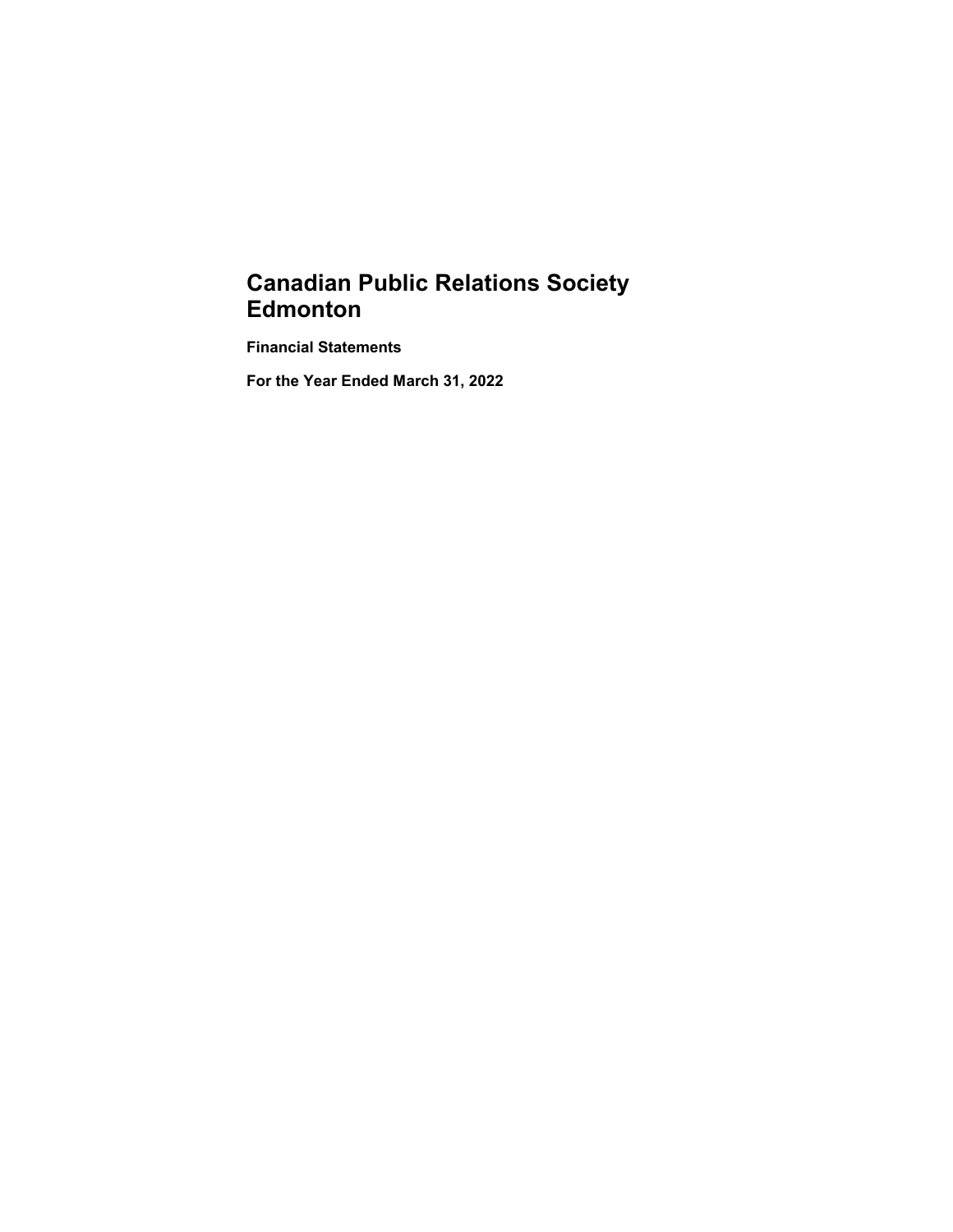|                                        | Page |
|----------------------------------------|------|
| <b>Compilation Engagement Report</b>   |      |
| <b>Financial Statements</b>            |      |
| <b>Statement of Financial Position</b> |      |
| <b>Statement of Operations</b>         | 2    |
| Statement of Changes in Net Assets     | 3    |
| Note to Financial Statements           | 4    |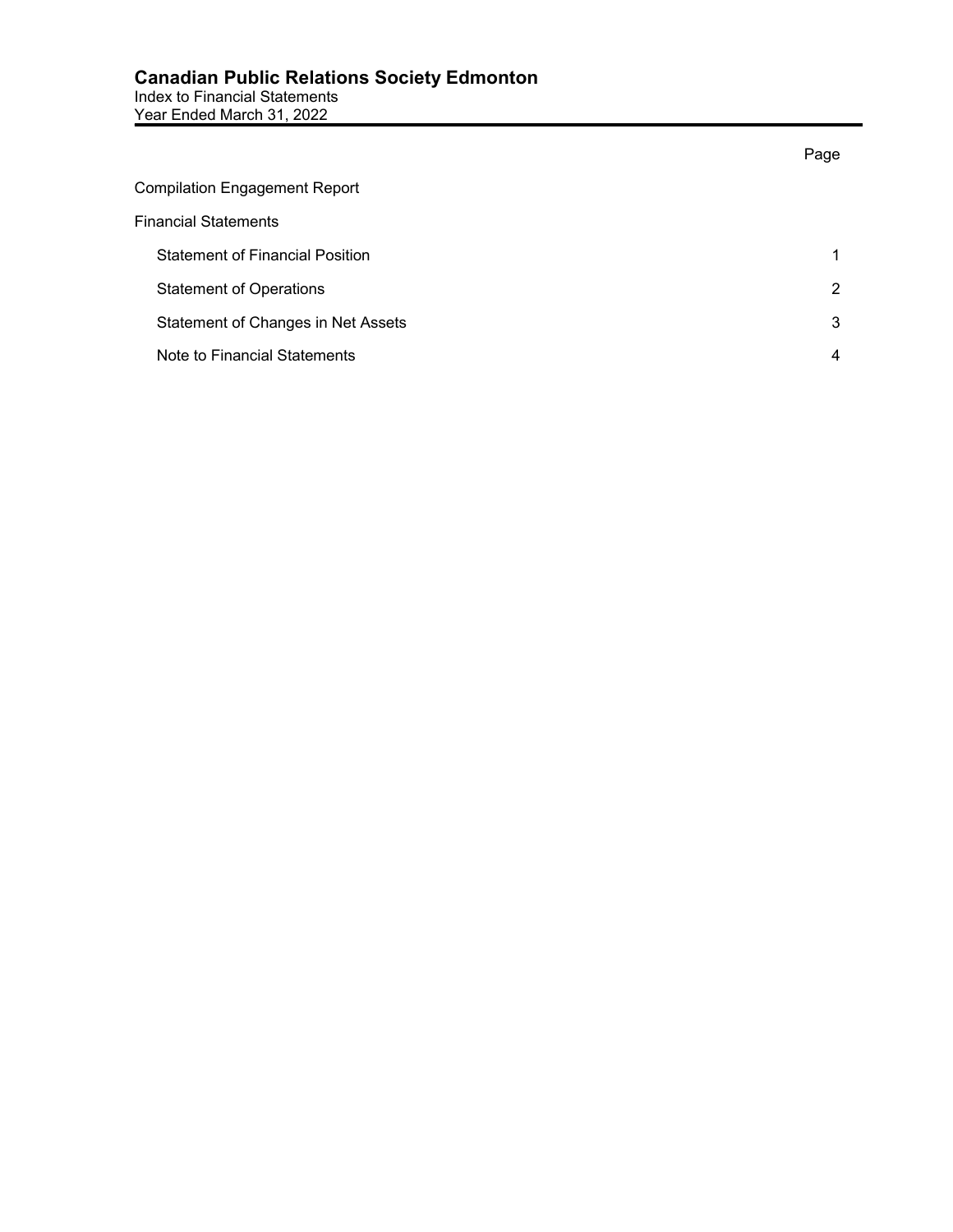

## **COMPILATION ENGAGEMENT REPORT**

#### **To Management of Canadian Public Relations Society Edmonton**

On the basis of information provided by management, we have compiled the statement of financial position of Canadian Public Relations Society Edmonton as at March 31, 2022, the statement of operations and changes in net assets for the year then ended, and Note 1, which describes the basis of accounting applied in the preparation of the compiled financial statements ("financial statements").

Management is responsible for the accompanying financial statements, including the accuracy and completeness of the underlying information used to compile it and the selection of the basis of accounting.

We performed this engagement in accordance with Canadian Standard on Related Services (CSRS) 4200, *Compilation Engagements*, which requires us to comply with relevant ethical requirements. Our responsibility is to assist management in the preparation of the financial information.

We did not perform an audit engagement or a review engagement, nor were we required to perform procedures to verify the accuracy or completeness of the information provided by management. Accordingly, we do not express an audit opinion or a review conclusion, or provide any form of assurance on the financial statements.

Readers are cautioned that the financial statements may not be appropriate for their purposes.

RSM Alberta LLP

Chartered Professional Accountants May 16, 2022 Edmonton, Alberta

THE POWER OF BEING UNDERSTOOD AUDIT | TAX | CONSULTING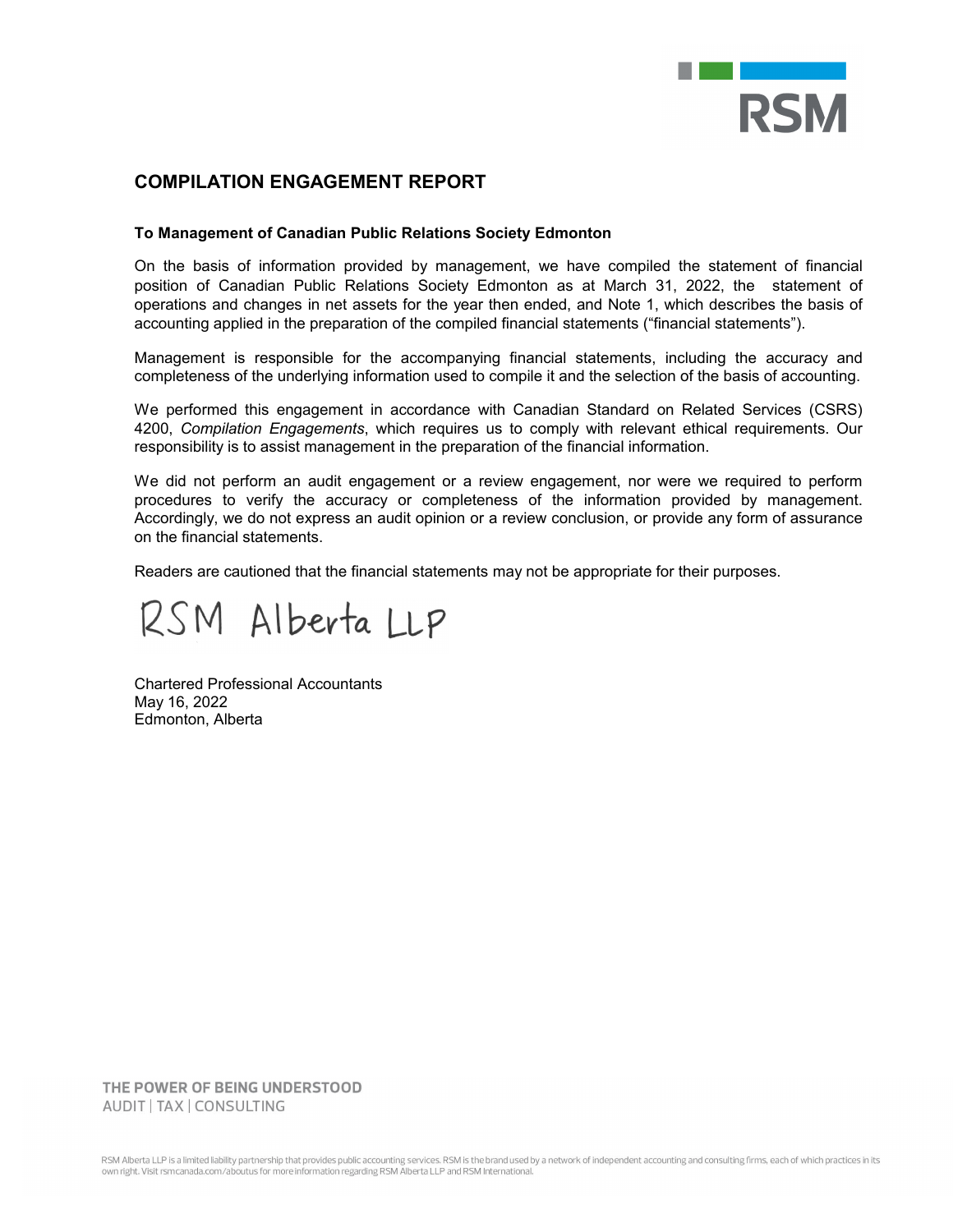### **Canadian Public Relations Society Edmonton**

Statement of Financial Position

As at March 31, 2022

|                                                                                                         | 2022     |    | 2021                       |    |                            |
|---------------------------------------------------------------------------------------------------------|----------|----|----------------------------|----|----------------------------|
| <b>Assets</b>                                                                                           |          |    |                            |    |                            |
| <b>Current</b><br>Cash<br>Accounts receivable<br>Prepaid expenses<br>Goods and services tax recoverable |          | \$ | 29,334<br>128<br>895<br>30 | \$ | 29,032<br>725<br>872<br>45 |
|                                                                                                         |          | \$ | 30,387                     | \$ | 30,674                     |
| <b>Liabilities</b>                                                                                      |          |    |                            |    |                            |
| <b>Current</b><br>Accounts payable and accrued liabilities                                              |          | \$ | 2,917                      | \$ | 2,058                      |
|                                                                                                         |          |    | 2,917                      |    | 2,058                      |
| <b>Net assets</b>                                                                                       |          |    |                            |    |                            |
| Unrestricted                                                                                            |          |    | 27,470                     |    | 28,616                     |
|                                                                                                         |          | \$ | 30,387                     | \$ | 30,674                     |
|                                                                                                         |          |    |                            |    |                            |
| <b>Approved by the Board</b>                                                                            | Director |    | Director                   |    |                            |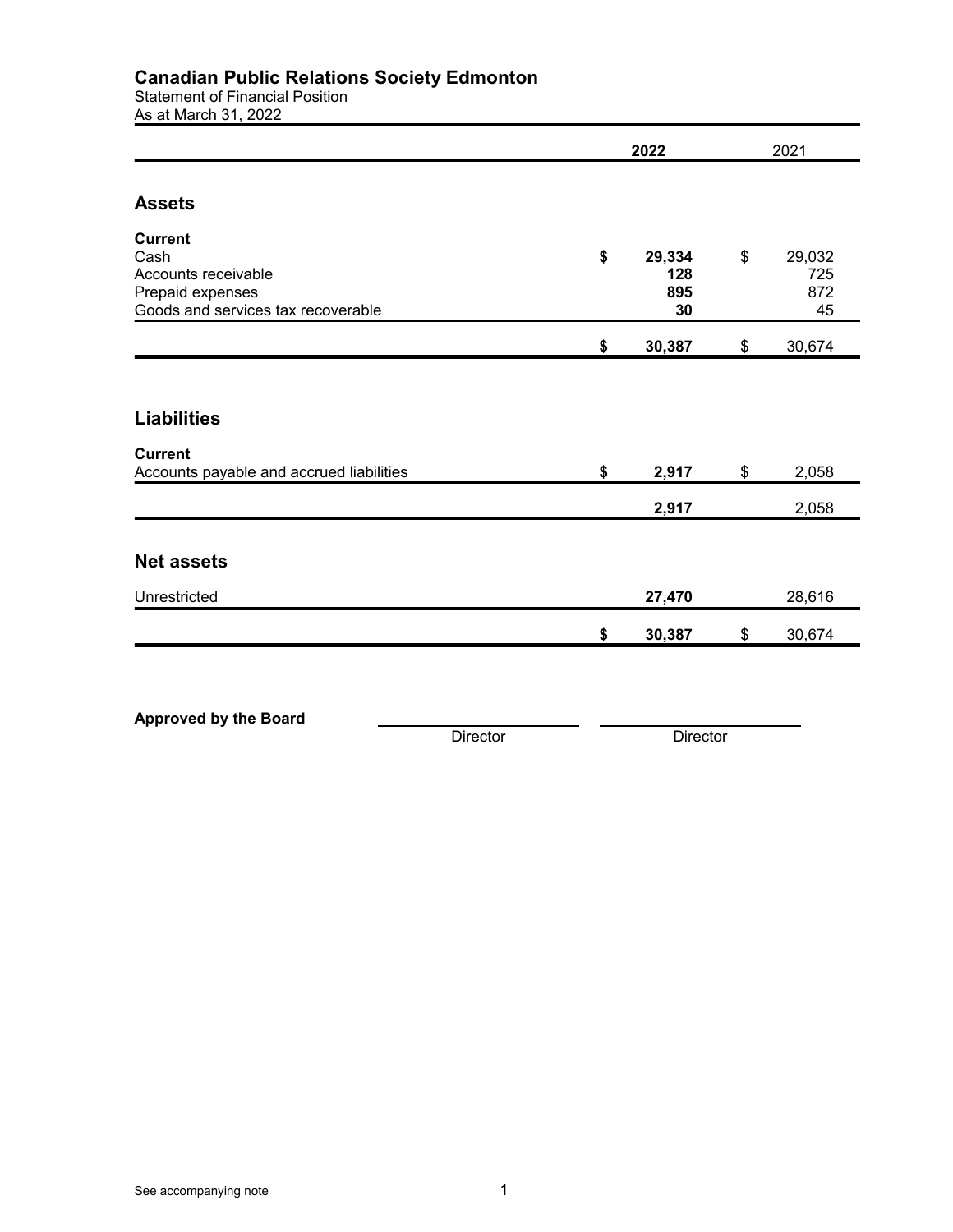#### **Canadian Public Relations Society Edmonton**

Statement of Operations Year Ended March 31, 2022

|                                                                       | 2022 |              | 2021 |              |
|-----------------------------------------------------------------------|------|--------------|------|--------------|
| <b>Revenues</b><br>Membership dues<br>Professional development events | \$   | 4,168<br>267 | \$   | 3,378<br>588 |
|                                                                       |      | 4,435        |      | 3,966        |
| <b>Expenses</b>                                                       |      |              |      |              |
| Professional fees                                                     |      | 2,050        |      | 1,800        |
| Insurance                                                             |      | 1,353        |      | 1,329        |
| Communication                                                         |      | 1,201        |      | 995          |
| Licenses and memberships                                              |      | 557          |      | 323          |
| Office and administration                                             |      | 261          |      | 358          |
| <b>Bank charges</b>                                                   |      | 149          |      | 62           |
| Professional development                                              |      | 10           |      | 63           |
|                                                                       |      | 5,581        |      | 4,930        |
| Deficiency of revenues over expenses                                  | \$   | (1, 146)     | \$   | (964)        |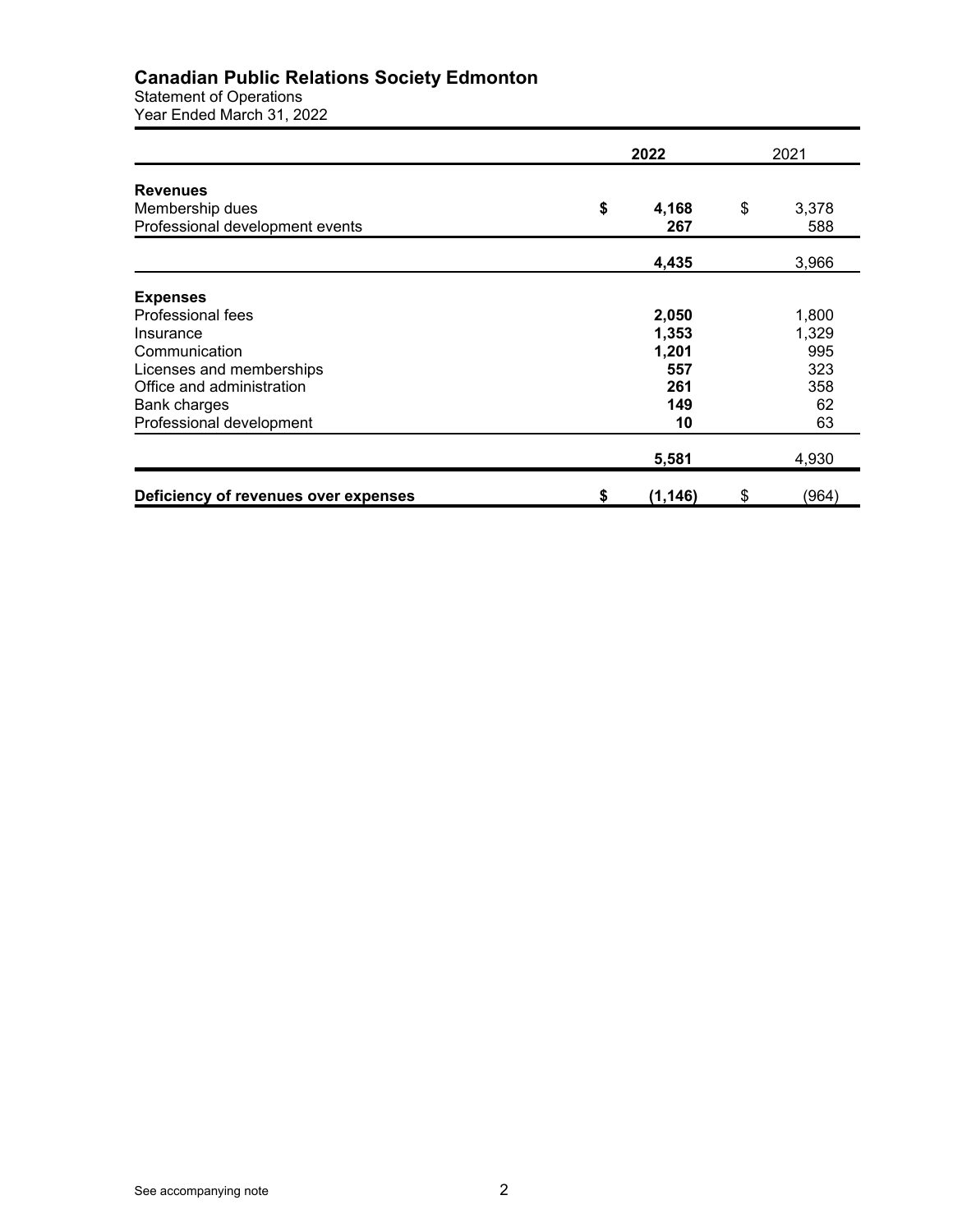#### **Canadian Public Relations Society Edmonton**

Statement of Changes In Net Assets Year Ended March 31, 2022

|                                      |   | 2022    |    | 2021   |  |
|--------------------------------------|---|---------|----|--------|--|
| Net assets, beginning of year        | S | 28,616  | \$ | 29.580 |  |
| Deficiency of revenues over expenses |   | (1.146) |    | (964)  |  |
| Net assets, end of year              |   | 27.470  | S  | 28,616 |  |